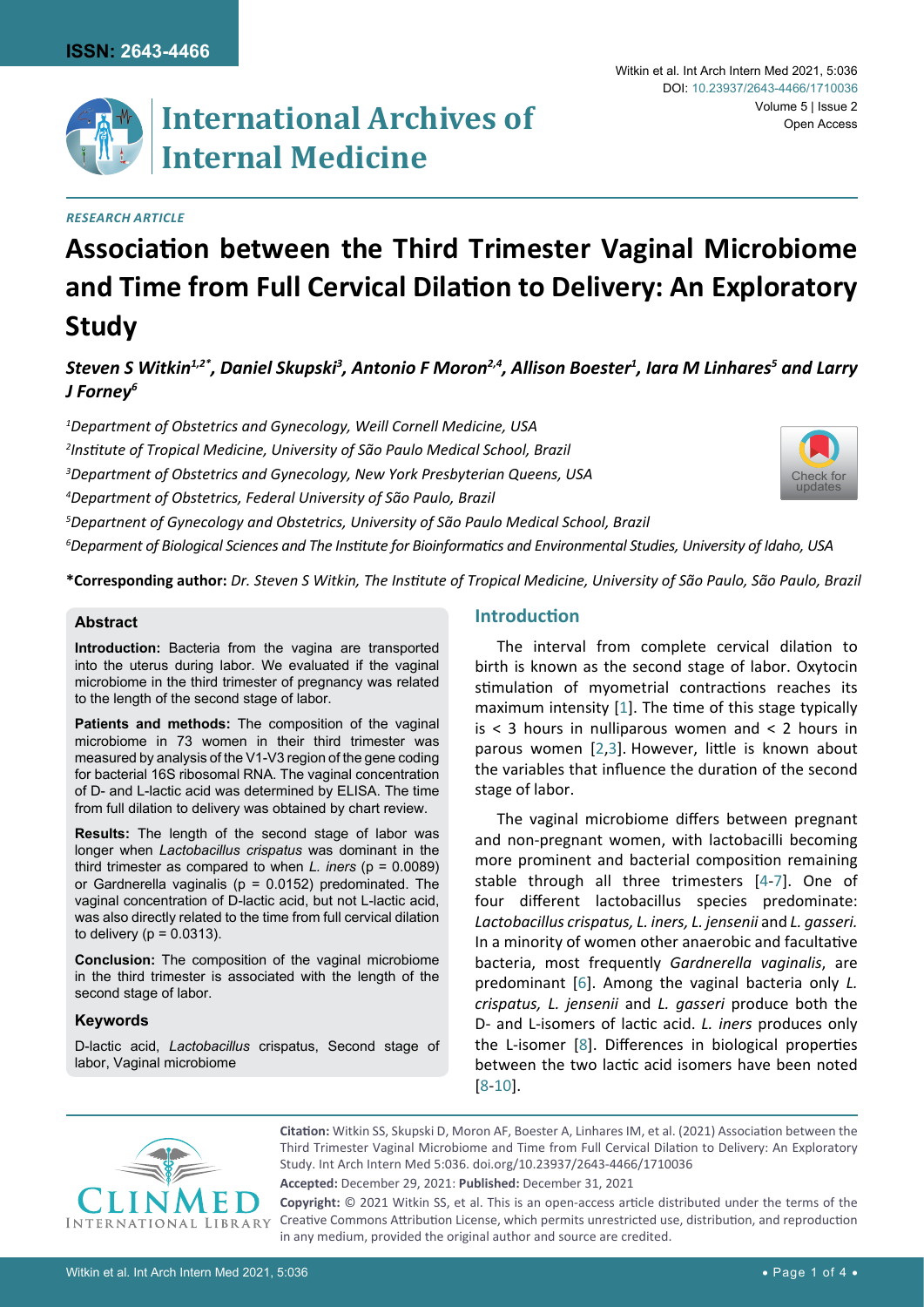During labor bacteria from the vagina are sucked into the uterine cavity as a consequence of contraction activity [[11](#page-2-8),[12](#page-2-9)]. In the present study we evaluated whether differences in vaginal microbiome composition during the third trimester influenced length of the second stage of labor.

## **Material and Methods**

Subjects were 73 women in their third trimester of pregnancy seen in the outpatient obstetrics clinic at Weill Cornell Medicine in which detailed information about time from full dilation to delivery was available in their charts. All were White, had uneventful singleton pregnancies and vaginally delivered a healthy baby at term. Exclusion criteria were multiple gestations, premature rupture of membranes, delivery before 37 completed weeks of gestation, signs or symptoms of infection, current smoker, pregnancy complications such as hypertension, preeclampsia, gestational diabetes or any other autoimmune diagnosis or inability to provide informed written consent.

Composition of the vaginal microbiome was determined by amplification of the V1-V3 region of the gene coding for bacterial 16S ribosomal RNA, as described previously [\[13\]](#page-2-10). Dominance was defined as a bacterial species present at > 50% of the total number of identified bacteria.

The concentration of the D- and L- isomers of lactic acid in vaginal fluid were determined by ELISA, as previously described [[8](#page-2-6)].

Differences in the length of time of the second stage of labor when different bacteria were dominant were analyzed by the non-parametric Mann-Whitney test. The association between vaginal lactic acid levels and time of the second stage was analyzed by the Spearman rank correlation test. A p value < 0.05 was significant.

#### **Results**

The mean (SD) subjects' age was 33.7 (3.6) years, body mass index was 22.0 (2.8)  $kg/m^2$ , gravidity was 2.2 (1.2), gestational age at delivery was 39.5 (1.4) weeks and baby's birth weight was 3299 (495) grams.

*L. crispatus* was the dominant bacterium in 35 women, followed by *L. iners* in 12 women, *L. jensenii* and *L .gasseri* in 8 women each, *G. vaginalis* in 7 women and other anaerobic bacteria in 3 women. The association between dominant vaginal bacteria and time from full dilation to delivery for each individual woman is shown in [Figure 1](#page-1-0). The median (25%-75%) time was 50.0 (23.0- 72.0) minutes for *L. crispatus*, 34.5 (16.8-100.5) for *L. jensenii*, 22.5 (10.0-70.8) for *L. gasseri*, 24.0 (11.0-34.5) for *L .iners*, 18.0 (16.0-31.0) for *G. vaginalis* and 13.0 (5.0-47.0) for other anaerobes. Differences between *L.* 

<span id="page-1-0"></span>

The dominant bacteria in the vagina was determined by amplification and analysis of the V1-V3 region of the gene coding for bacterial 16S ribosomal RNA. The time from full cervical dilation to delivery was obtained from patients' charts. The three anaerobes were *Alloscardovia, Atopobium* and *Streptococcus*.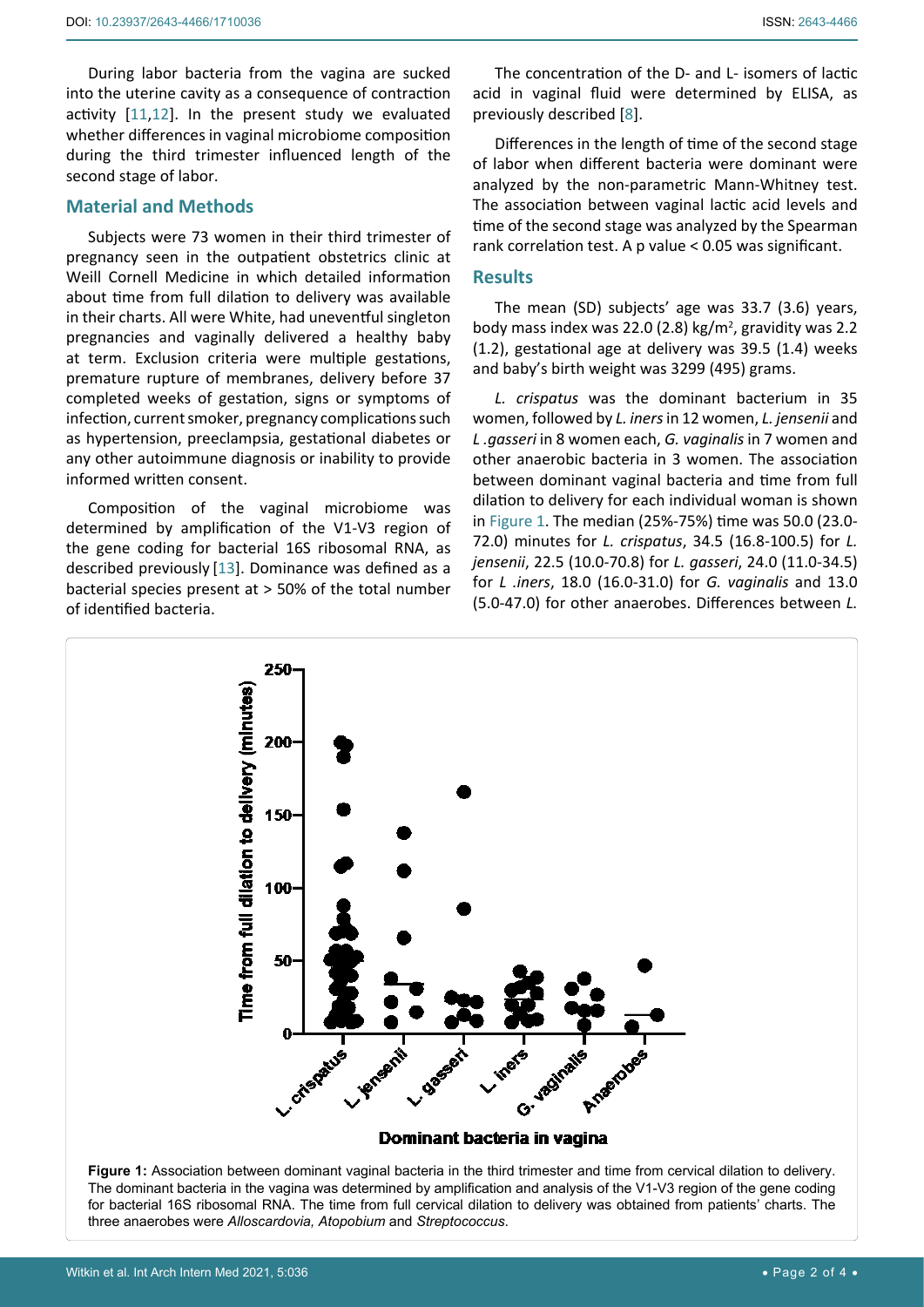*crispatus* and *L. iners* (p = 0.0089) and *G. vaginalis* (p = 0.0152) were significant. Similarly, the time difference between when the three D-lactic acid-producing lactobacilli (42.0 minutes) were dominant and when other bacteria dominated (20.0 minutes) was significant  $(p = 0.0030)$ . The percentage of women having their first pregnancy in which D-lactic acid-producing bacteria were dominant (38.5%) was similar to the percentage when other bacteria predominated (29.2%).

As an independent validation of an association between D-lactic acid-producing bacteria and length of the second phase of labor we also measured vaginal levels of D- and L-lactic acid in all subjects. There was a positive association between the D-lactic acid concentration and time to delivery ( $p = 0.0313$ ), while there was no such association with the L-lactic acid level  $(p = 0.3354)$ .

# **Discussion**

In our study population the time distribution from full cervical dilation to delivery was longer when D-lactic acid-producing bacteria, and especially *L. crispatus,*  was numerically dominant in the vagina during the third trimester as compared to when other bacteria predominated.

While the involved mechanism(s) remains to be determined, biologically plausible explanations for this observation are available. As mentioned in Introduction, bacteria present in the vagina are transported to the uterine cavity during labor as a consequence of the creation of a suction-like effect. Therefore, the predominance of different bacteria in the upper genital tract may alter the intensity and/or duration of myometrial contractions. The contractions are stimulated by an increase in uterine pro-inflammatory immune activity plus the release of oxytocin. The extent of uterine inflammation has been shown to be regulated by lactic acid [\[14](#page-2-11),[15](#page-3-0)]. The mechanism may include lactic acid binding to a G protein-coupled receptor (GPR81) [[15\]](#page-3-0), as well as by other lactic acidderived immunoregulatory activities [\[16](#page-3-1)]. The rate of oxytocin secretion is also influenced by the local lactic acid concentration [[14\]](#page-2-11). Furthermore, there is evidence that lactobacillus lysates regulated oxytocin release *in*  vitro [\[17\]](#page-3-2). The rate of metabolism of L-lactic acid has been shown to greatly exceeds that of D-lactic acid [[18](#page-3-3)]. If this is also the case in the pregnant uterus, then the D-lactate isomer would selectively remain intact and be capable of exerting biological activities for a prolonged period of time.

Our study has several limitations. The small number of women analyzed necessitates that the investigation is designated as exploratory. Further evaluation of larger numbers of women is needed to confirm these initial observations. In addition, we did not determine if vaginal bacteria present in the third trimester corresponded to

the bacterial composition in the uterine cavity during labor or to levels of immune mediators or oxytocin. Nevertheless, the findings suggest the existence of a novel mechanism influencing the duration of the second stage of labor that is readily testable and, if validated, could lead to protocols to modulate this time period.

#### **References**

- <span id="page-2-0"></span>1. [Hofmeyr GJ, Singata-Madliki M \(2020\) The second stage of](https://pubmed.ncbi.nlm.nih.gov/32360366/)  [labor. Best Pract Res Clin Obstet Gynecol 67: 53-64.](https://pubmed.ncbi.nlm.nih.gov/32360366/)
- <span id="page-2-1"></span>2. [WHO recommendations: Intrapartum care for a positive](https://www.who.int/reproductivehealth/publications/intrapartum-care-guidelines/en/)  [childbirth experience. Geneva, Switzerland.](https://www.who.int/reproductivehealth/publications/intrapartum-care-guidelines/en/)
- <span id="page-2-2"></span>3. [Abalos E, Oladapo OT, Chamillard M, Diaz V, Pasquale J,](https://pubmed.ncbi.nlm.nih.gov/29518643/)  [et al. \(2018\) Duration of spontaneous labour in "low-risk"](https://pubmed.ncbi.nlm.nih.gov/29518643/)  [women with "normal" perinatal outcomes: A systematic](https://pubmed.ncbi.nlm.nih.gov/29518643/)  [review. Eur J Obstet Gynecol Reprod Biol 223: 123-132.](https://pubmed.ncbi.nlm.nih.gov/29518643/)
- <span id="page-2-3"></span>4. [Romero R, Hassan SS, Gajer P, Tarca AL, Fadrosh DW,](https://microbiomejournal.biomedcentral.com/articles/10.1186/2049-2618-2-4)  [et al. \(2014\) The composition and stability of the vaginal](https://microbiomejournal.biomedcentral.com/articles/10.1186/2049-2618-2-4)  [microbiota of normal pregnant women is different from that](https://microbiomejournal.biomedcentral.com/articles/10.1186/2049-2618-2-4)  [of non-pregnant women. Microbiome 2: 1-19.](https://microbiomejournal.biomedcentral.com/articles/10.1186/2049-2618-2-4)
- 5. [Freitas AC, Chaban B, Bocking A, Rocco M, Yang S, et](https://pubmed.ncbi.nlm.nih.gov/28835692/)  [al. \(2017\) The vaginal microbiome of pregnant women is](https://pubmed.ncbi.nlm.nih.gov/28835692/)  [less rich and diverse, with lower prevalence of Mollicutes,](https://pubmed.ncbi.nlm.nih.gov/28835692/)  [compared to non-pregnant women. Sci Rep 7: 9212.](https://pubmed.ncbi.nlm.nih.gov/28835692/)
- <span id="page-2-5"></span>6. [DiGiulio DB, Callahan BJ, McMurdie PJ, Costello EK, Lyell](https://pubmed.ncbi.nlm.nih.gov/26283357/)  [DJ, et al. \(2015\) Temporal and spatial variation of the](https://pubmed.ncbi.nlm.nih.gov/26283357/)  [human microbiota during pregnancy. Proc Natl Acad Sci](https://pubmed.ncbi.nlm.nih.gov/26283357/)  [US 112: 11060-11065.](https://pubmed.ncbi.nlm.nih.gov/26283357/)
- <span id="page-2-4"></span>7. [MacIntyre DA, Chandiramani M, Lee YS, Kindinger L, Smith](https://pubmed.ncbi.nlm.nih.gov/25758319/)  [A, et al. \(2015\) The vaginal microbiome during pregnancy](https://pubmed.ncbi.nlm.nih.gov/25758319/)  [and the postpartum period in a European population. Sci](https://pubmed.ncbi.nlm.nih.gov/25758319/)  [Rep 5: 8988.](https://pubmed.ncbi.nlm.nih.gov/25758319/)
- <span id="page-2-6"></span>8. [Witkin SS, Mendes-Soares H, Linhares IM, Jayaram A,](https://pubmed.ncbi.nlm.nih.gov/23919998/)  [Ledger WJ, et al. \(2013\) Influence of vaginal bacteria and](https://pubmed.ncbi.nlm.nih.gov/23919998/)  [D- and L-lactic acid isomers on vaginal extracellular matrix](https://pubmed.ncbi.nlm.nih.gov/23919998/)  [metalloproteinase inducer: Implications for protection](https://pubmed.ncbi.nlm.nih.gov/23919998/)  [against upper genital tract infections. mBio 4: e00460-13.](https://pubmed.ncbi.nlm.nih.gov/23919998/)
- 9. [Wagner W, Ciszewski W, Kanla KD \(2015\) L- and D-lactate](https://pubmed.ncbi.nlm.nih.gov/26208712/)  [enhance DNA repair and modulate the resistance of](https://pubmed.ncbi.nlm.nih.gov/26208712/)  [cervical carcinoma cells to anticancer drugs via histone](https://pubmed.ncbi.nlm.nih.gov/26208712/)  [deacetylase inhibition and hydroxycarbolic acid receptor 1](https://pubmed.ncbi.nlm.nih.gov/26208712/)  [activation. Cell Commun Signal 13: 36.](https://pubmed.ncbi.nlm.nih.gov/26208712/)
- <span id="page-2-7"></span>10. [Edwards VL, Smith SB, McComb EJ, Tamarelle J, Ma B,](https://pubmed.ncbi.nlm.nih.gov/31409678/)  [et al. \(2019\) The cervicovaginal microbiota-host interaction](https://pubmed.ncbi.nlm.nih.gov/31409678/)  [modulates Chlamydia trachomatis infection. mBio 10:](https://pubmed.ncbi.nlm.nih.gov/31409678/)  [e01548-19.](https://pubmed.ncbi.nlm.nih.gov/31409678/)
- <span id="page-2-8"></span>11. [Seong HS, Lee SE, Kang JH, Romero R, Yoon BH \(2008\)](https://pubmed.ncbi.nlm.nih.gov/18928978/)  [The frequency of microbial invasion of the amniotic cavity](https://pubmed.ncbi.nlm.nih.gov/18928978/)  [and histologic chorioamnionitis in woman at term with intact](https://pubmed.ncbi.nlm.nih.gov/18928978/)  [membranes in the presence or absence of labor. Am J](https://pubmed.ncbi.nlm.nih.gov/18928978/)  [Obstet Gynecol 199: 375.](https://pubmed.ncbi.nlm.nih.gov/18928978/)
- <span id="page-2-9"></span>12. [Volpe N, Schera GBL, Dall'Asta A, Di Pasquo E, Ghi T, et](https://pubmed.ncbi.nlm.nih.gov/31290211/)  [al. \(2019\) Cervical sliding sign: New sonographic marker to](https://pubmed.ncbi.nlm.nih.gov/31290211/)  [predict impending preterm delivery in women with uterine](https://pubmed.ncbi.nlm.nih.gov/31290211/)  [contractions. Ultrasound Obstet Gynecol 54: 557-558.](https://pubmed.ncbi.nlm.nih.gov/31290211/)
- <span id="page-2-10"></span>13. [Leizer J, Nasioudis D, Forney LJ, Schneider GM, Gliniewicz](https://pubmed.ncbi.nlm.nih.gov/28301987/)  [K, et al. \(2018\) Properties of epithelial cells and vaginal](https://pubmed.ncbi.nlm.nih.gov/28301987/)  [secretions in pregnant women when Lactobacillus crispatus](https://pubmed.ncbi.nlm.nih.gov/28301987/)  [or lactobacillus iners dominate the vaginal microbiome.](https://pubmed.ncbi.nlm.nih.gov/28301987/)  [Reprod Sci 25: 854-860.](https://pubmed.ncbi.nlm.nih.gov/28301987/)
- <span id="page-2-11"></span>14. [Quenby S, Pierce SJ, Brigham S, Wray S \(2004\)](https://pubmed.ncbi.nlm.nih.gov/15051564/)